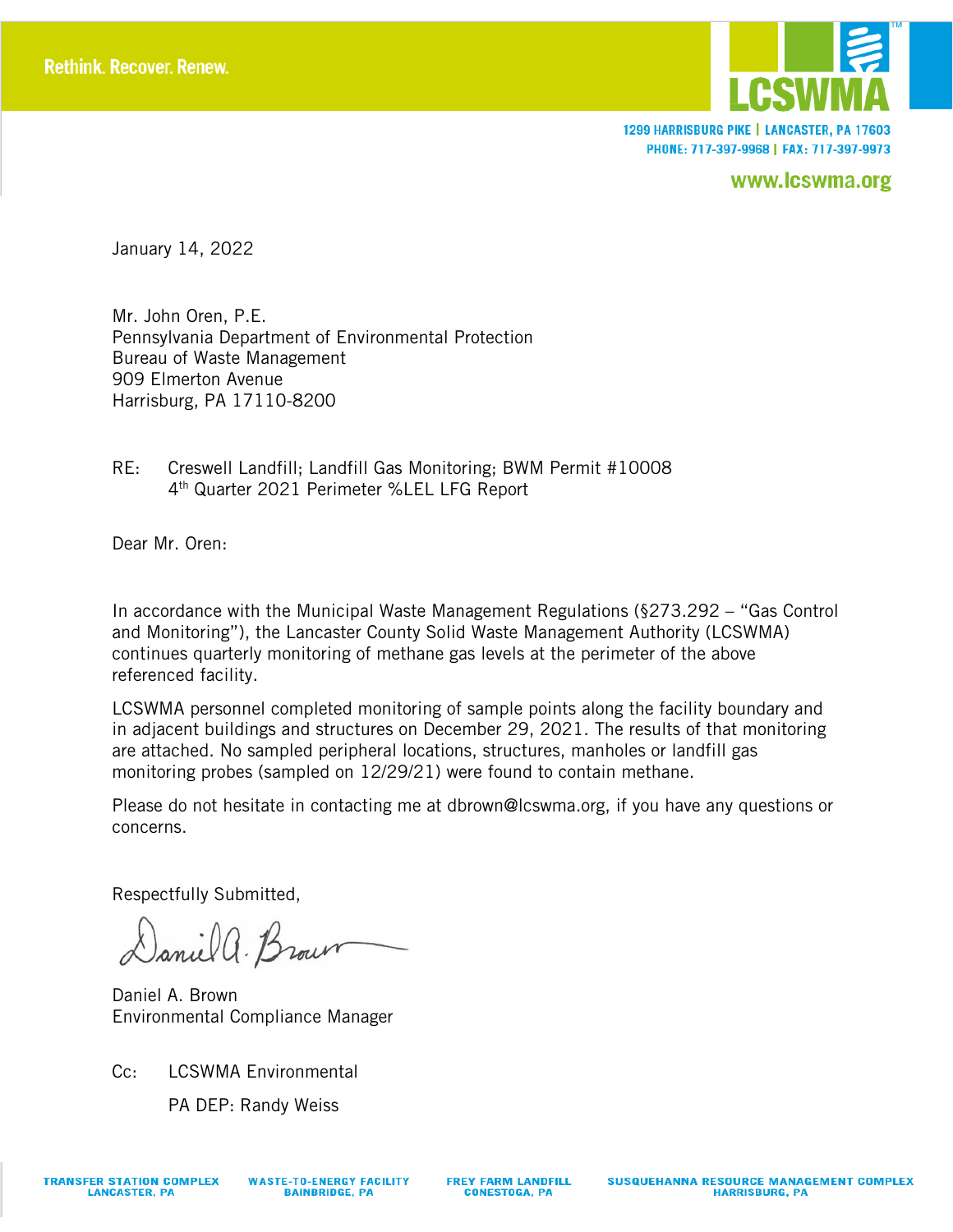## CRESWELL METHANE MONITORING PROGRAM SAMPLE POINT INSPECTION FORM

| <b>SAMPLE</b> |                                            | METHANE LEVEL (as % LEL)          |                |                |                |  |
|---------------|--------------------------------------------|-----------------------------------|----------------|----------------|----------------|--|
| <b>POINT</b>  | <b>DESCRIPTION</b>                         | <b>DATE</b>                       | <b>DATE</b>    | <b>DATE</b>    | <b>DATE</b>    |  |
| <b>NUMBER</b> |                                            | 3/25/21                           | 6/14/21        | 9/28/21        | 12/29/21       |  |
| 1 to 15       | <b>GP WELLS</b>                            | not included with this monitoring |                |                |                |  |
| 16            | <b>CONTROL BUILDING LAB</b>                | $\mathbf 0$                       | $\mathbf 0$    | $\mathbf 0$    | $\mathbf 0$    |  |
| 17            | CONTROL BUILDING COMPRESSOR ROOM           | $\pmb{0}$                         | $\mathbf 0$    | $\mathbf 0$    | $\mathbf 0$    |  |
| 18            | CONTROL BUILDING LOCKER ROOM               | $\mathbf 0$                       | $\mathbf{0}$   | $\Omega$       | $\mathbf{0}$   |  |
| 19            | <b>NTHW PIT</b>                            | no longer exists                  |                |                |                |  |
| 20            | <b>OTHW PIT</b>                            | $\mathbf 0$                       | $\mathbf 0$    | 0              | $\mathbf 0$    |  |
| 21            | LTS AERATION PIT AT WEATHER STATION #1     | $\mathbf 0$                       | $\mathbf 0$    | $\mathbf 0$    | $\mathbf 0$    |  |
| 22            | LTS AERATION PIT AT WEATHER STATION #2     | $\mathbf 0$                       | $\mathbf 0$    | $\mathbf 0$    | $\mathbf 0$    |  |
| 23            | LTS WIRE TRENCH VENTS 1                    | $\mathbf 0$                       | $\mathbf 0$    | $\mathbf 0$    | $\mathbf 0$    |  |
| 24            | LTS WIRE TRENCH VENTS 2                    | $\mathbf 0$                       | $\mathbf{0}$   | $\mathbf{0}$   | $\Omega$       |  |
| 25            | LTS WIRE TRENCH VENTS 3                    | no longer exists                  |                |                |                |  |
| 26            | <b>PUMP HOUSE</b>                          | $\mathbf 0$                       | $\mathbf 0$    | $\mathbf 0$    | $\mathbf 0$    |  |
| 27            | PUMP HOUSE WET WELL                        | $\pmb{0}$                         | $\mathbf 0$    | $\mathbf 0$    | $\mathbf 0$    |  |
| 28            | MH #1                                      | $\overline{7}$                    | $\mathbf 0$    | $\mathbf 0$    | $\mathbf 0$    |  |
| 29            | MH #2                                      | $\sqrt{5}$                        | $\mathbf 0$    | $\mathbf 0$    | $\mathbf 0$    |  |
| 30            | <b>INLET; STREAM R PIPE</b>                | $\mathbf 0$                       | $\mathbf 0$    | $\mathbf 0$    | $\mathbf 0$    |  |
| 31            | <b>OUTLET; STREAM R PIPE</b>               | $\mathbf 0$                       | $\mathbf{0}$   | $\Omega$       | $\mathbf 0$    |  |
| 32            | UPPER END; RAVINE LEACHATE COLLECTION C.O. | no longer exists                  |                |                |                |  |
| 33            | <b>SEE MAP</b>                             | $\mathbf 0$                       | $\mathbf 0$    | 0              | $\mathbf 0$    |  |
| 34            | <b>SEE MAP</b>                             | $\mathbf 0$                       | $\mathbf 0$    | $\mathbf 0$    | $\mathbf 0$    |  |
| 35            | <b>SEE MAP</b>                             | $\mathbf 0$                       | $\mathbf 0$    | $\mathbf 0$    | $\mathbf 0$    |  |
| 36            | <b>SEE MAP</b>                             | $\mathbf 0$                       | $\mathbf 0$    | $\mathbf 0$    | $\mathbf 0$    |  |
| 37            | <b>SEE MAP</b>                             | $\mathbf 0$                       | $\mathbf 0$    | $\mathbf 0$    | $\mathbf 0$    |  |
| 38            | <b>SEE MAP</b>                             | $\mathbf 0$                       | $\mathbf 0$    | $\mathbf 0$    | $\mathbf 0$    |  |
| 39            | <b>SEE MAP</b>                             | $\mathbf 0$                       | $\mathbf 0$    | $\mathbf 0$    | $\mathbf 0$    |  |
| 40            | <b>SEE MAP</b>                             | $\mathbf 0$                       | $\mathbf 0$    | $\mathbf 0$    | $\mathbf 0$    |  |
| 41            | <b>SEE MAP</b>                             | $\mathbf 0$                       | $\pmb{0}$      | $\pmb{0}$      | $\mathbf 0$    |  |
| 42            | <b>SEE MAP</b>                             | $\mathbf 0$                       | $\mathbf 0$    | $\mathbf 0$    | $\mathbf 0$    |  |
| 43            | <b>SEE MAP</b>                             | 0                                 | $\mathbf 0$    | $\mathbf 0$    | 0              |  |
| 44            | <b>SEE MAP</b>                             | $\mathbf 0$                       | $\pmb{0}$      | $\mathbf 0$    | $\mathbf 0$    |  |
| 45            | <b>SEE MAP</b>                             | 0                                 | $\mathbf 0$    | $\mathbf 0$    | $\mathbf{0}$   |  |
| 46            | <b>SEE MAP</b>                             | $\mathbf 0$                       | $\pmb{0}$      | $\mathbf 0$    | $\mathbf 0$    |  |
| 47            | <b>SEE MAP</b>                             | 0                                 | $\mathbf 0$    | $\pmb{0}$      | 0              |  |
| 48            | <b>SEE MAP</b>                             | $\mathbf 0$                       | $\mathbf 0$    | $\mathbf 0$    | $\mathbf 0$    |  |
| 49            | <b>SEE MAP</b>                             | 0                                 | 0              | $\mathbf 0$    | $\mathbf{0}$   |  |
| 50            | <b>SEE MAP</b>                             | $\mathbf 0$                       | $\mathbf 0$    | $\mathbf 0$    | $\mathbf 0$    |  |
|               | Atmospheric Pressure (in. Hg)              | 30.10"                            | 29.78"         | 29.83"         | 29.63"         |  |
|               | Air Temperature (Deg. C)                   | $16^{\circ}$ C                    | $19^{\circ}$ C | $21^{\circ}$ C | $11^{\circ}$ C |  |

Revision Date: June 2011

Revisions: deleted points 62 to 66; added points 81 through 86 page 1 of 2